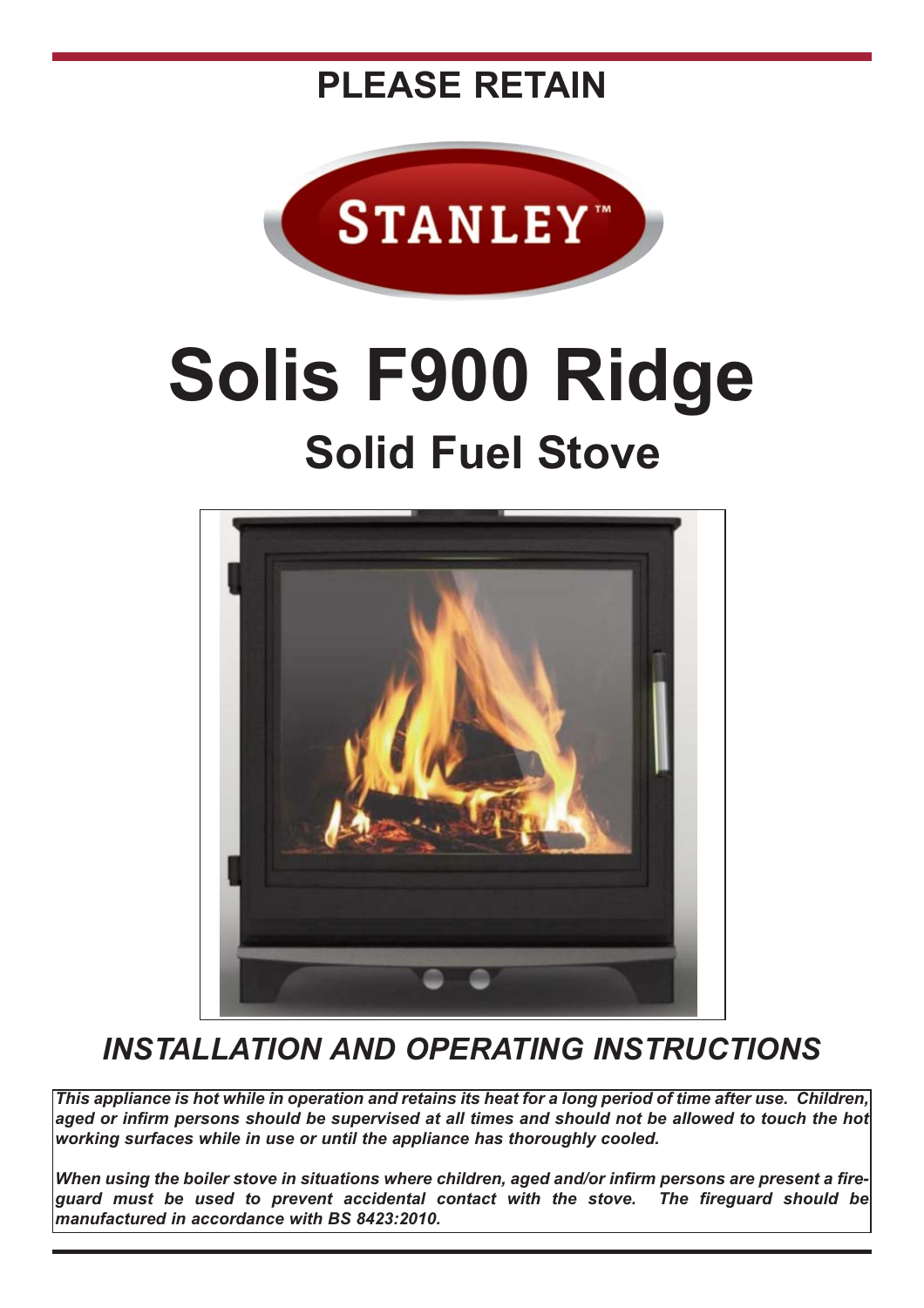# **TABLE OF CONTENTS**

|                 | <b>PAGE NO.</b> |
|-----------------|-----------------|
| 1.              |                 |
| 2.              |                 |
| 3.              |                 |
| 4.              |                 |
| 5.              |                 |
| 6.              |                 |
| 7.              |                 |
| 8.              |                 |
| 9.              |                 |
| 10.             |                 |
| 11.             |                 |
| 12.             |                 |
| 13.             |                 |
| 14.             |                 |
| 15.             |                 |
| 16.             |                 |
| 17 <sub>1</sub> |                 |
| 18.             |                 |
| 19.             |                 |
| 20.             |                 |
| 21.             |                 |
| 22.             |                 |
| 23.             |                 |
| 24.             |                 |
| 25.             |                 |
| 26.             |                 |
| 27.             |                 |
| 28.             |                 |
| 29.             |                 |
| 30.             |                 |
| 31.             |                 |
| 32.             |                 |
| 33.             |                 |
| 34.             |                 |
| 35.             |                 |
| 36.             |                 |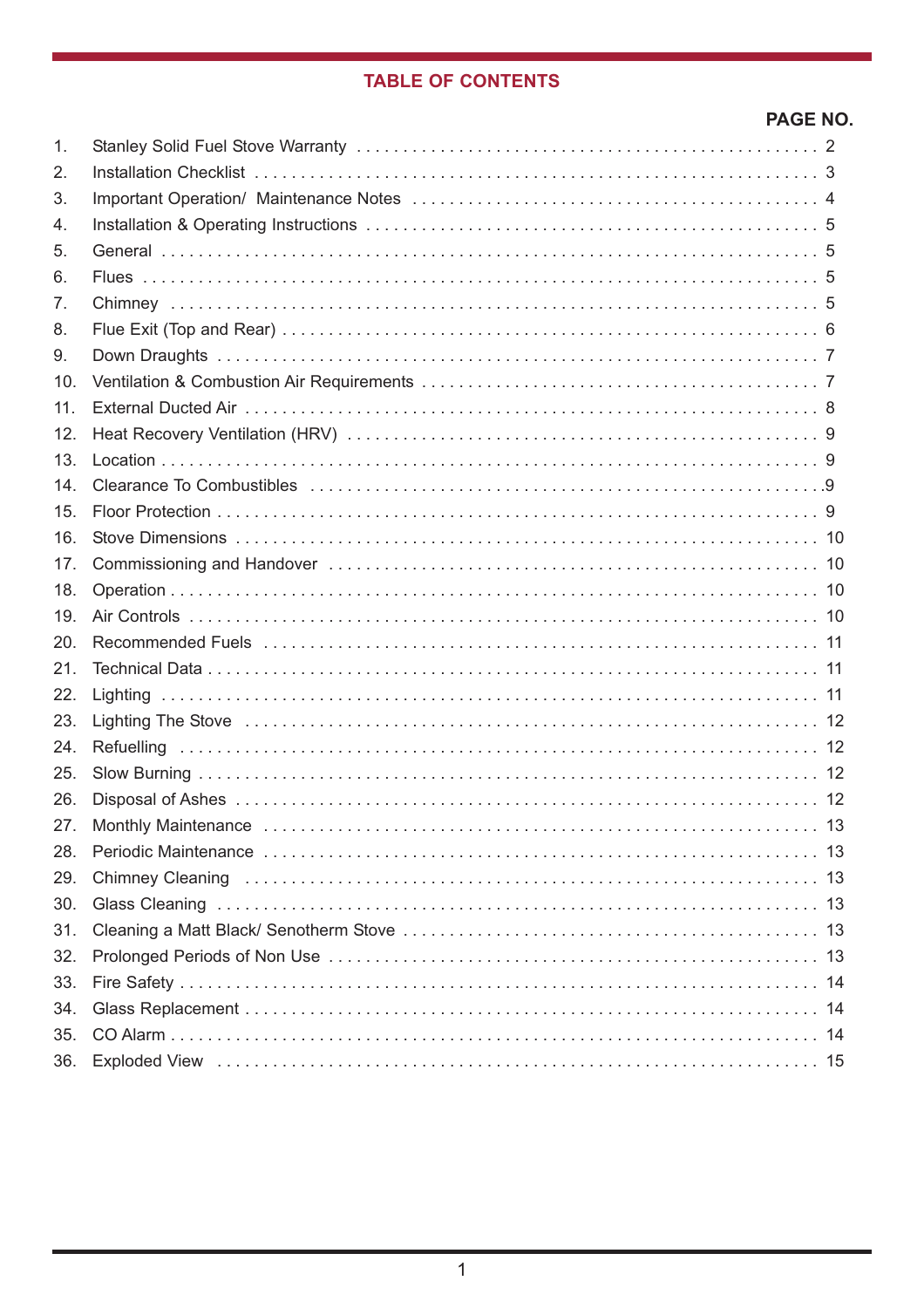

# **STANLEY SOLID FUEL STOVE WARRANTY**

# **CONDITIONS OF WARRANTY**

Your Stanley Solid Fuel Stove is guaranteed against any part that fails (under normal operating conditions) as detailed in the following table with timelines specified from the date of installation of the appliance. If the unit is not installed within six months of date of purchase, the warranty will commence six months from the date of purchase.

| <b>Warranty Period</b> | Parts Covered (Parts & Labour unless Stated)                                                                                                                                                                                                                                                                    |
|------------------------|-----------------------------------------------------------------------------------------------------------------------------------------------------------------------------------------------------------------------------------------------------------------------------------------------------------------|
| Up to 1 Year           | Refractory materials (supply only)<br>Rope seals, glass seals and cement seals.<br>Surface Finish on Seno models.<br>Grates and fire bars.<br>Ceramic glass is covered for Thermal breakage (supply only).<br>Rust (if reported before installation)<br>Aesthetic Damage (provided reported on date of receipt) |
| Up to 5 Years          | All external castings (excluding impact damage or damage caused by<br>overfiring). Pictures of damage must be submitted to WS Service<br>Department.                                                                                                                                                            |

All warranty claims must be reported to the Waterford Stanley Service Department and must be submitted with the product serial number (located on the front casting), date of purchase, proof of purchase (if requested) and details of the specific nature of the problem.

The warranty is given only to the original consumer/purchaser only and is non-transferable. The appliance must be installed by a suitable qualified person and installed as per the requirements of the manual. Failure to comply with the Installation Requirements or Building Regulations will void your warranty. Waterford Stanley reserve the right to replace any part due to manufacturing defect that fails within the warranty period under the terms of the warranty. The unit must be used for normal domestic purposes only and in accordance with manufacturer's operation instructions.

## **LIMITS OF LIABILITY**

The warranty does not cover:

- Special, incidental or consequential damages, injury to persons or property, or any other consequential loss.
- Any issue caused by negligence, misuse, abuse or circumstances beyond Waterford Stanley's control.
- Any issue with wear and tear, modification, alteration, or servicing by anyone other than an authorized service engineer.
- Installation and operational related problems such as draught related issues external to the stove, inadequate venting or ventilation, excessive flue offsets, negative air pressure caused by insufficient burning of improper fuel.
- Damage caused to the unit while in transit.
- Discolouration due to over firing, damage caused by impact, damage to baffles caused by over firing and fading of surface finish on castings.
- Stress fractures on bricks.
- Rust on cast iron parts unless reported prior to unit being installed.
- Aesthetic damage, rust & missing parts on units purchased off display.

**Note:** Adequate clearance must be maintained around the appliance to ensure the ease of part removal in the possible event of their damage/failure. Waterford Stanley are not responsible for any costs incurred in the removal of items installed in the vicinity of the appliance that have to be moved to facilitate a part replacement.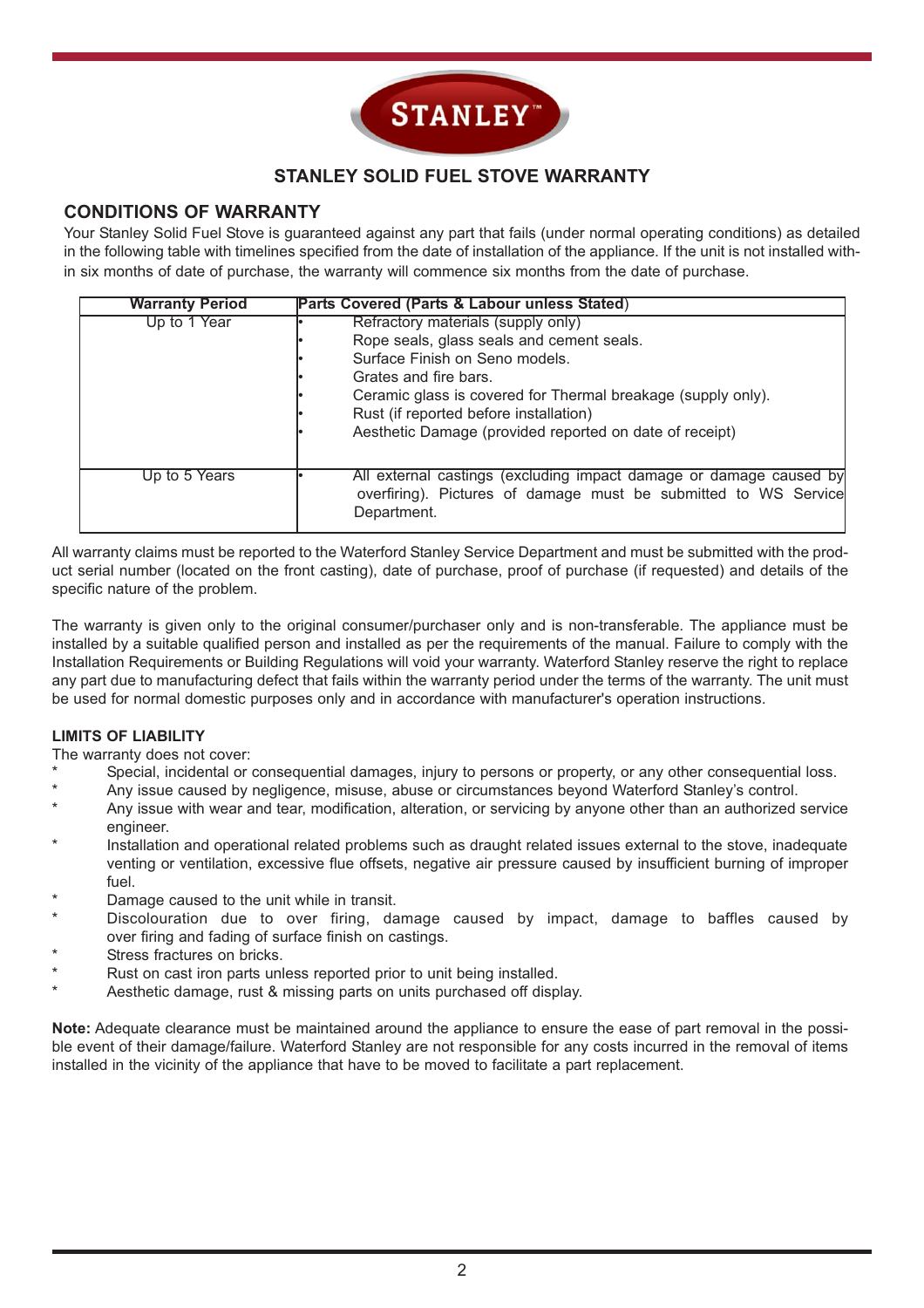# **INSTALLATION CHECK LIST**

|    | <b>Flue System</b>                                                                                                                                                                                       | I ICk          |
|----|----------------------------------------------------------------------------------------------------------------------------------------------------------------------------------------------------------|----------------|
| 1. | Minimum Flue Height of 4.6 metres (15 feet).                                                                                                                                                             |                |
|    | 2. Appliance should be connected to a 125mm (5") flue pipe within a metre and then<br>the flue size increased to a minimum of 150mm (6") diameter.                                                       |                |
| 3. | The horizontal flue run should not exceed 150mm (6")                                                                                                                                                     |                |
|    | 4. All flue pipework passing through walls must be sleeved & adequately insulated in line<br>with current Building Regulations.                                                                          |                |
|    | 5. Appliance should be connected to a chimney of less than 200mm (8") in diameter<br>(otherwise the chimney must be lined with a 6" flue liner).                                                         |                |
| 6. | The chimney/ flue termination must be located in accordance with building regulations part J.                                                                                                            |                |
| 7. | The chimney serving this appliance should not serve any other appliance.                                                                                                                                 |                |
| 8. | Access should be provided to the chimney serving the appliance to allow for cleaning.                                                                                                                    |                |
| 9. | It is a requirement by Building Regulations to have a carbon monoxide alarm<br>fitted to any room with a solid fuel appliance.                                                                           |                |
|    | Location                                                                                                                                                                                                 |                |
|    | 10. Clearance to combustible materials must be adhered to as described in the Clearance<br>to Combustible section.                                                                                       |                |
|    | 11. The stove must be installed on a floor protector that covers the area under the stove<br>and extends 18" to the front, 8" to the sides and back.                                                     |                |
|    | 12. Clearance must be maintained to allow for maintenance and part replacement.                                                                                                                          |                |
|    | <b>Ventilation &amp; Combustion Air Requirements</b>                                                                                                                                                     |                |
|    | 13. The room in which the appliance is located should have an air vent of adequate<br>size to support correct combustion (see Ventilation & Combustion Air Requirement<br>Section for specific details). |                |
|    | 14. The stove must not be installed in the same room as an extractor fan.                                                                                                                                |                |
|    |                                                                                                                                                                                                          |                |
|    |                                                                                                                                                                                                          |                |
|    |                                                                                                                                                                                                          |                |
|    |                                                                                                                                                                                                          |                |
|    |                                                                                                                                                                                                          | C <sub>f</sub> |
|    |                                                                                                                                                                                                          |                |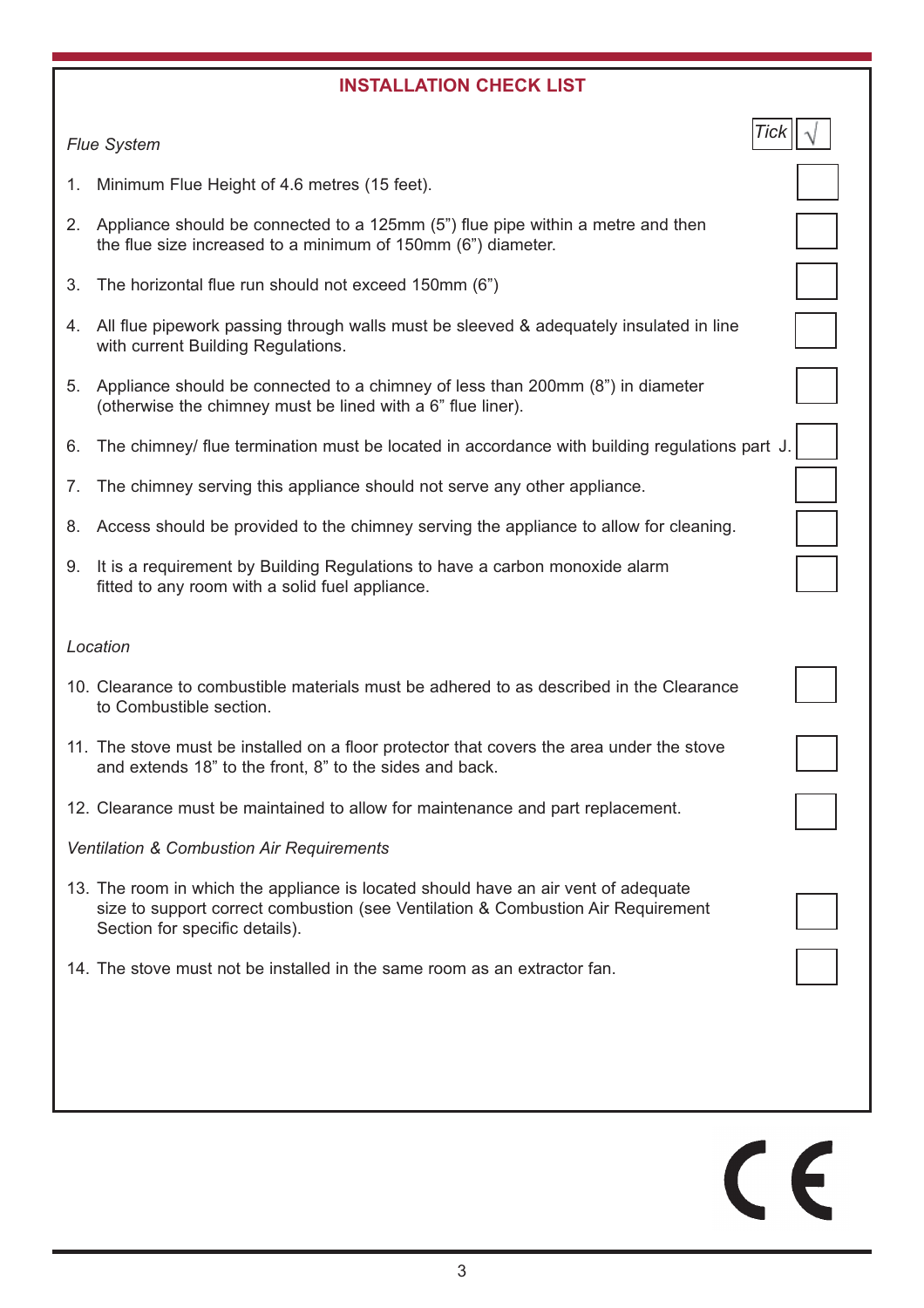# **IMPORTANT OPERATION / MAINTENANCE NOTES**

Now that your Stanley Solid Fuel Stove is installed and no doubt you are looking forward to the many comforts it will provide, we would like to give you some tips on how to get the best results from your stove.

- 1. We would like if you could take some time to read the operating instructions/hints, which we are confident, will be of great benefit to you.
- 2. Do not burn fuel with a high moisture content, such as a damp peat or unseasoned timber. This will only result in a build up of tar in the stove and in the chimney.

| <b>FUEL CALORIFIC VALUES - SOLID FUELS</b> |                |                |  |  |
|--------------------------------------------|----------------|----------------|--|--|
| Anthracite 25-50mm                         | C.V.: 8.2kW/Kg | 14,000 BTUs/lb |  |  |
| House Coal 25-75mm                         | C.V.: 7.2kW/Kg | 12,000 BTUs/lb |  |  |
| Timber - Firebox size                      | C.V.: 5.0kW/Kg | 8,600 BTUs/lb  |  |  |
| <b>Peat Briquettes</b>                     | C.V.: 4.8kW/Kg | 8,300 BTUs/lb  |  |  |

3. **IMPORTANT:**The first few fires should be relatively small to permit the refractory to set proper ly and season the stove. During these firings it is recommended to ventilate the room as an unpleasant (not toxic) odour may be emitted as the paint is completing curement.

# **LEAVE THE DOOR SLIGHTLY AJAR DURING THE FIRST FIRING TO PREVENT THE ROPE FROM STICKING TO THE PAINT DURING THE CURING PROCESS.**

- **4. Inspect the flue-ways of the stove weekly and ensure that there are no blockages. Check flue ways before lighting especially after a shut down period. Please see chimney cleaning section.**
- 5. Never allow a build up of ashes in the ash pan, as this will cause the grate to burn out prematurely. Empty the ashpan when refuelling.
- 6. Avoid slow burning of damp or unseasoned fuel as this will result in tarring flue ways and chimney i.e. peat or timber.
- 7. Allow adequate air ventilation to ensure plenty of air for combustion.
- 8. Do not burn rubbish/household plastic.
- 9. Clean the chimney at least twice a year.
- 10. Burning soft fuels such as timber and peat will stain the glass. Regular cleaning will prevent permanent staining. Clean with soapy water when cool.
- 11. Keep all combustible materials a safe distance away from unit, please see section for clearances to combustibles.
- 12. Never use aerosol spray near the appliance when it is in operation.
- 13. For safety reasons never leave children or the elderly unaccompanied while stove is in use. Use a fire guard.
- 14. Avoid contact with the appliance when in use as stove reaches very high operating temperatures.
- 15. This appliance should be regularly maintained by a competent service engineer.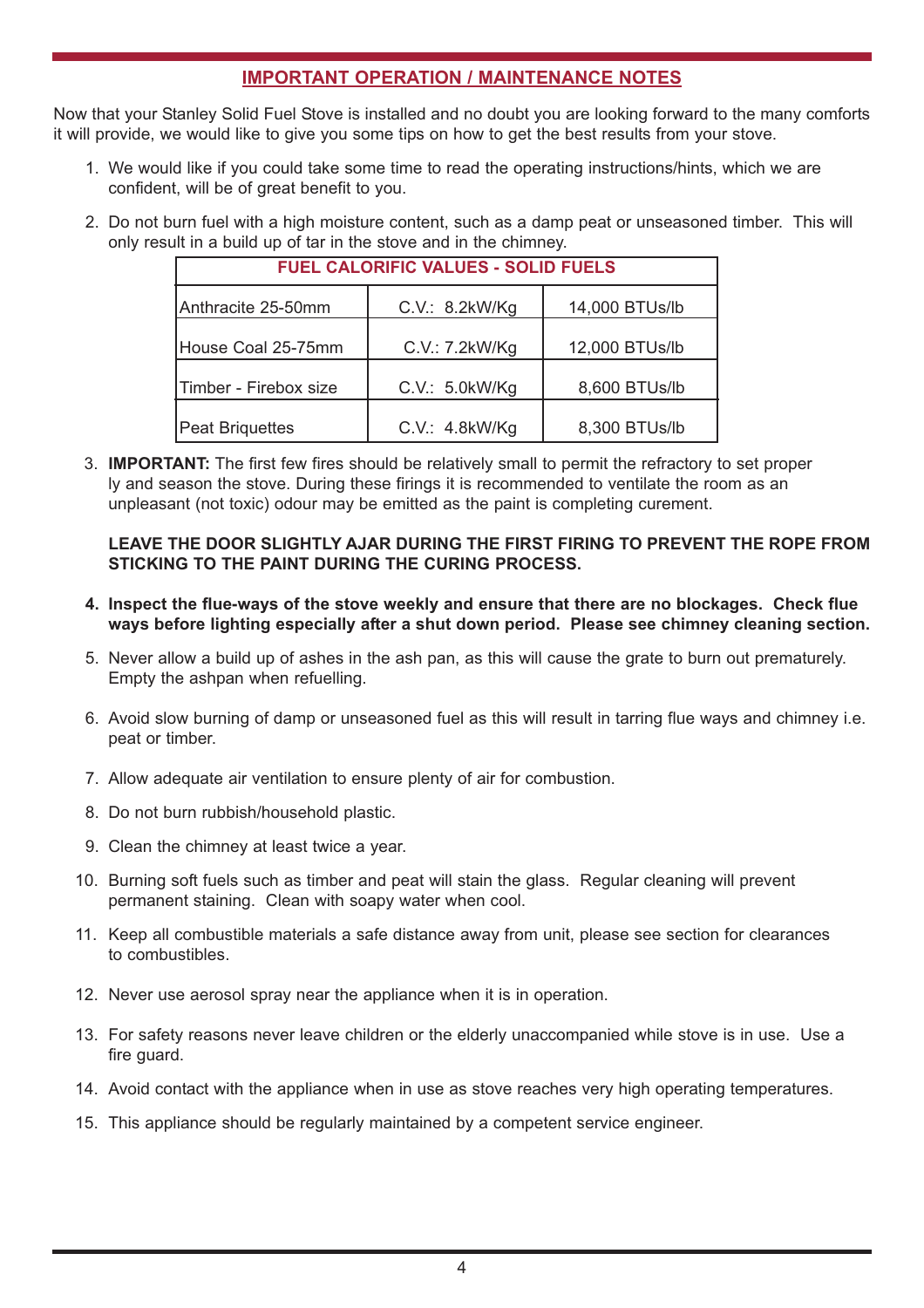# **INSTALLATION & OPERATING INSTRUCTIONS**

# **GENERAL**

When installing, operating and maintaining your Stanley Stove respect basic standards of fire safety. Read these instructions carefully before commencing the installation. Failure to do so may result in damage to persons and property. Consult your local Municipal office and your insurance representative to determine what regulations are in force. Save these instructions for future reference.

Please note that it is a legal requirement under England & Wales Building Regulations that the installation of the stove is either carried out under Local Authority Building Control approval or is installed by a Competent Person registered with a Government approved Competent Persons Scheme. HETAS Ltd operate such a scheme and a listing of their Registered Competent Persons can be found on their website at www.hetas.co.uk.

Special care must be taken when installing the stove such that the requirements of the Health & Safety at Work Act are met.

## *Handling*

Adequate facilities must be available for loading, unloading and site handling.

## *Fire Cement*

Some types of fire cement are caustic and should not be allowed to come into contact with the skin. In case of contact with the skin wash immediately with plenty of water.

#### *Asbestos*

This stove contains no asbestos. If there is a possibility of disturbing any asbestos in the course of installation then please seek specialist guidance and use appropriate protective equipment.

# *Metal Parts*

When installing or servicing this stove care should be taken to avoid the possibility of personal injury.

#### **"IMPORTANT WARNING"**

This stove must not be installed into a chimney that serves any other heating appliance.

The complete installation must be done in accordance with current Standards and Local Codes. It should be noted that the requirements and these publications may be superseded during the life of this manual.

*Please refer to the current standards, BS EN 15287- 1:2007 Design, Installation and Commissioning of chimneys. BS EN 14336:2004: Heating Systems in Buildings. Installation & Commissioning of Water Based Heating Systems. BS EN 12828: 2003; Heating Systems in Buildings. Design of Water Based Heating Systems. BS EN 12831: 2003; Heating Systems in Buildings. method for calculation of the design heat load.*

Your Stanley stove is supplied with the following items:

- Flue Pipe Heat Shield
- **Back Heat Shield**
- Glove
- **Flue Spigot**
- Hob Blanking Plate

#### **FLUES**

Flues should be vertical wherever possible and where a bend is necessary, it should not make an angle of more than 45° with the vertical. Horizontal flue runs should be avoided except in the case of a back outlet from the appliance, when the length of the horizontal section should not exceed 150mm.

In order to minimise flue resistance and to make sweeping easier it is recommended to use  $2 \times 45^\circ$ bends rather than a  $90^{\circ}$  bend.

# **CHIMNEY**

## **Do not connect to a chimney serving another appliance.**

The stove is a radiant room heater and must be connected to a chimney of the proper size and type.

The chimney must have a cross-sectional area of at least 30 square inches 19350sq. mm or a diameter of at least 6" (150mm). The stove is supplied with a 5" flue spigot, the flue installation will require a 5" to 6" increaser which must be fitted within 1 metre of flue outlet. It is best to connect to a chimney of the same size, as connection to a larger size may result in a somewhat less draught.

A flue that has proved to be unsatisfactory, particularly with regard to down draught should not be used for venting this appliance until it has been examined and any faults corrected. An existing masonry chimney should be inspected and if necessary repaired by a competent mason or relined using an approved lining system.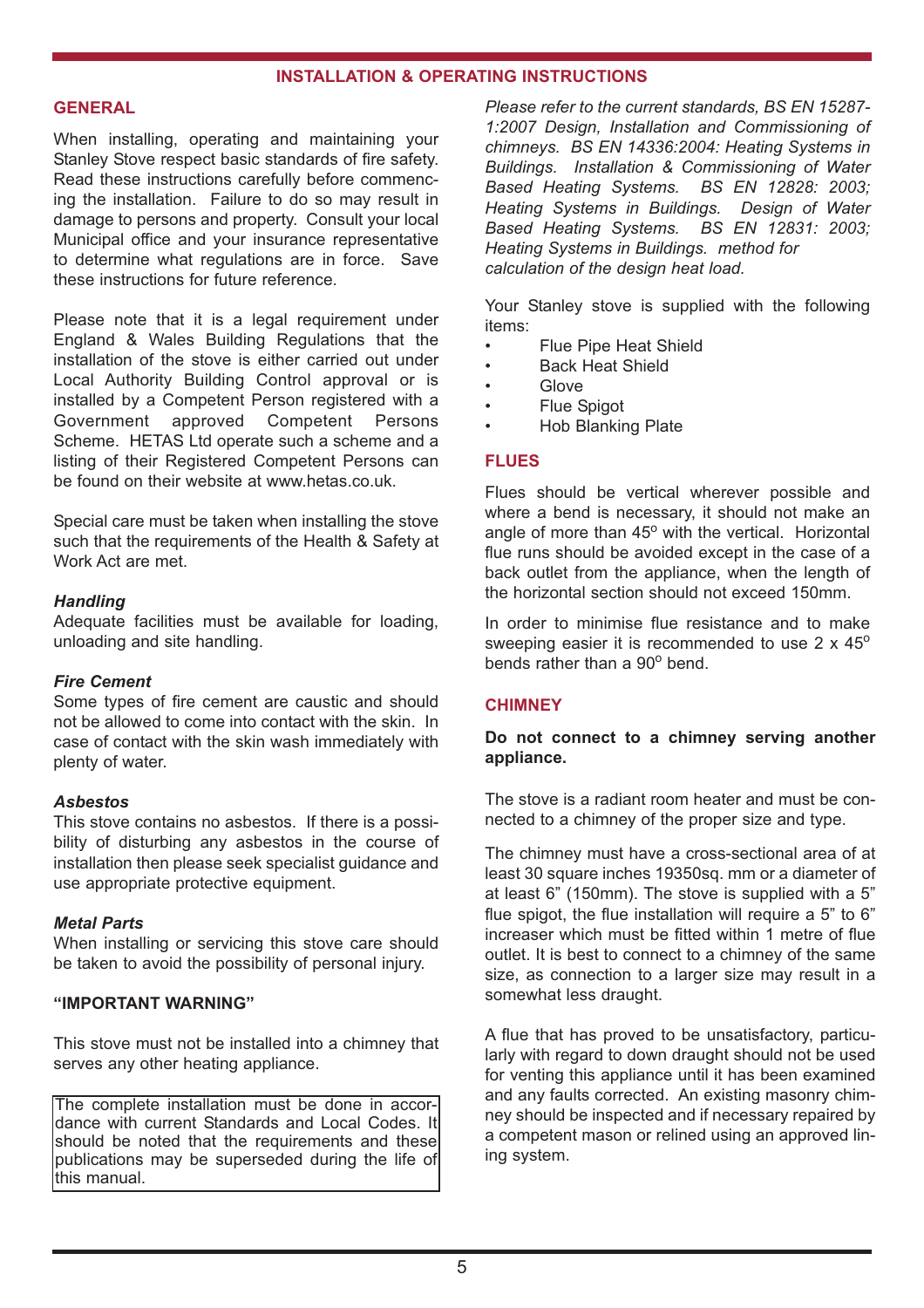All register plates, restrictor plates, damper etc., which could obstruct the flue at a future date should be removed before connecting this appliance.

If connecting to an existing chimney with a flue diameter of more that 8" it is recommend to line the flue using a suitable stainless steel flue liner.

Where a masonry chimney is not available a proprietary type of 6"/150mm - twin wall, fully insulated pipe may be used. The pipe must terminate at a point not lower than the main ridge of adjacent outside obstructions. With such installation, access to the chimney must be provided for cleaning purposes.

A chimney / flue termination must be located to minimise wind effects, a basic guide is that the distance from the termination to the roof should be at be at least 2300mm when measured horizontally and at least 1000mm when measured vertically, (see Fig.1). In circumstances where there are adjoining buildings/ structures/ roof openings there are additional requirements, please refer to building regulations part J.

Fig.1



## **FLUE EXIT (TOP & REAR)**

The stove is designed to allow the chimney to be cleaned through the stove. If the chimney cannot be cleaned through the stove it is necessary to provide a soot box/ access door in the flue for cleaning. See Fig.2 for recommended locations. Fit it to the stove as shown in Fig.2.

The stove comes partially configured for top outlet and requires the flue spigot (supplied in the firebox) to be fitted to the top outlet flue connection as shown in Fig 3 using the nuts & bolts provided.

To configure for back outlet flue connection, remove the top plate and remove the back heat shield by lifting it up to remove it from its four fixing points. Remove the flue blanking plate from the back outlet connection. Remove the flue spigot from the top connection and fit it to the back outlet connection. Fit the flue blanking plate to the top outlet connection. Remove the cut-out on the back heat shield and refit the heat shield. Refit the hob and fit the hob blanking plate (see Fig 4).





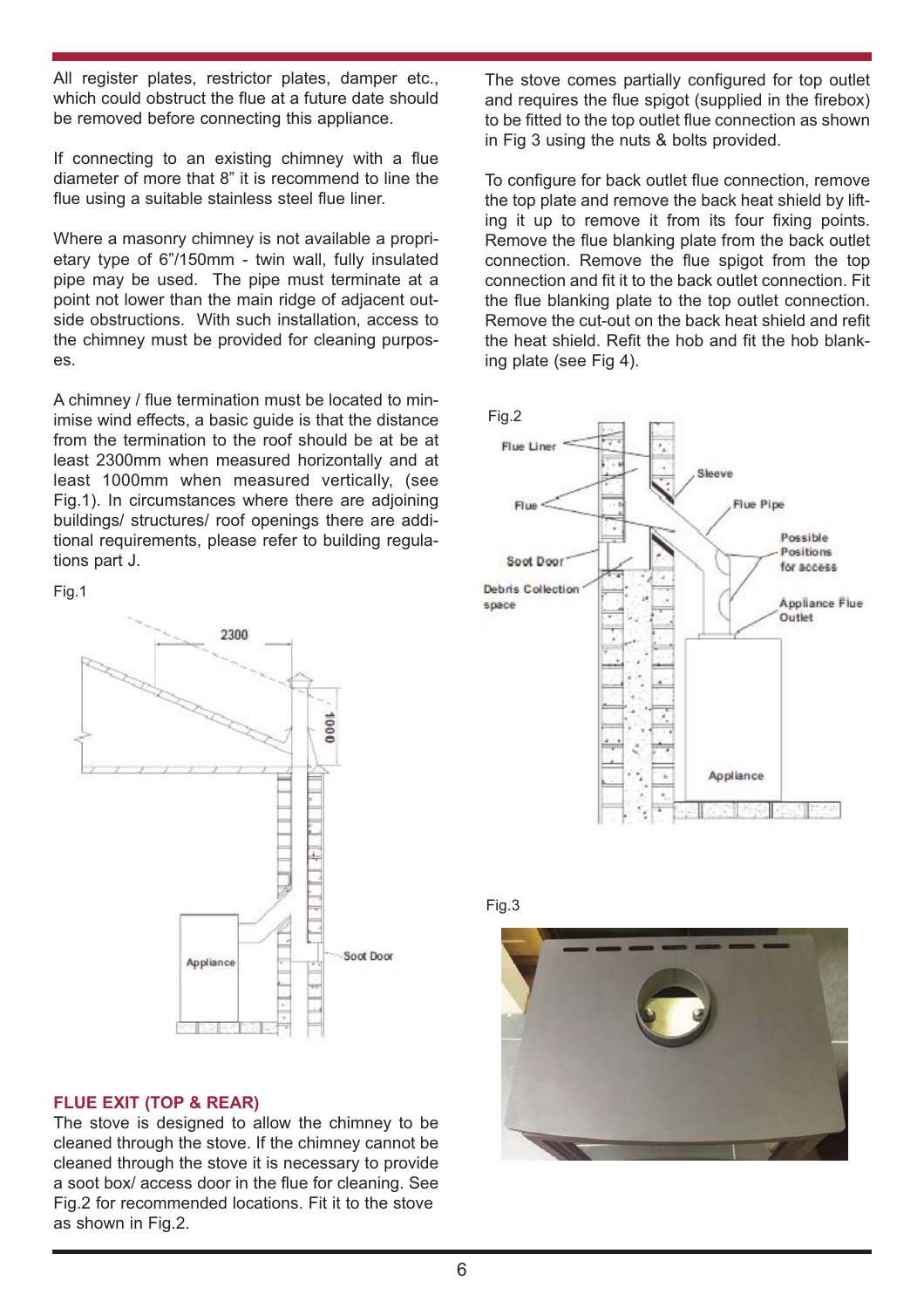

# **DOWN DRAUGHTS**

However well designed constructed and positioned, the satisfactory performance of the flue can be adversely affected by down draught caused by nearby hills, adjacent tall buildings or trees. These can deflect wind to blow directly down the flue or create a zone of low pressure over the terminal.

A suitable terminal or cowl will usually effectively combat direct down blow but no cowl is likely to prevent down draught due to a low pressure zone. (See Fig.5).

Fig.5



# **VENTILATION & COMBUSTION AIR REQUIRE-MENTS**

It is imperative that there is sufficient air supply to the stove in order to support correct combustion. The air supply to this appliance must comply with current Building Regulations Part J, Heat Providing Appliances. If another appliance is fitted in an adjacent room it will be necessary to calculate an additional air supply.

The minimum effective air requirement for this appliance is 22cm². When calculating combustion air requirements for this appliance use the following equation:

550mm² per each kw of rated output above 5kw should be provided, where a flue draught stabiliser is used the total free area shall be increased by 300mm² for each kw of rated output.

## **NOTE:**

There must not be an extractor fan fitted in the same room as the stove as this can cause the stove to emit smoke and fumes into the room.

All materials used in the manufacture of air vents should be such that the vent is dimensionally stable, corrosion resistant, and no provision for closure.

The effective free area of any vent should be ascertained before installation. The effect of any grills should be allowed for when determining the effective free area of any vent.

Air vents should be positioned so that they are not liable to blockage.

Air vents direct to the outside of the building should be located so that any air current produced will not pass through normally occupied areas of the room.

An air vent outside the building should not be located less than the dimensions specified within the Building Regulations and B.S. 8303: Part 1 from any part of any flue terminal. These air vents must also be satisfactorily fire proofed as per Building Regulations and B.S. 8303: Part 1.

Air vents in internal walls should not communicate with bedrooms, bedsits, toilets, bathrooms or rooms containing a shower.

Air vents traversing cavity walls should include a continuous duct across the cavity. The duct should be installed in such a manner as not to impair the weather resistance of the cavity.

Joints between air vents and outside walls should be sealed to prevent the ingress of moisture. Existing air vents should be of the correct size and unobstructed for the appliance in use.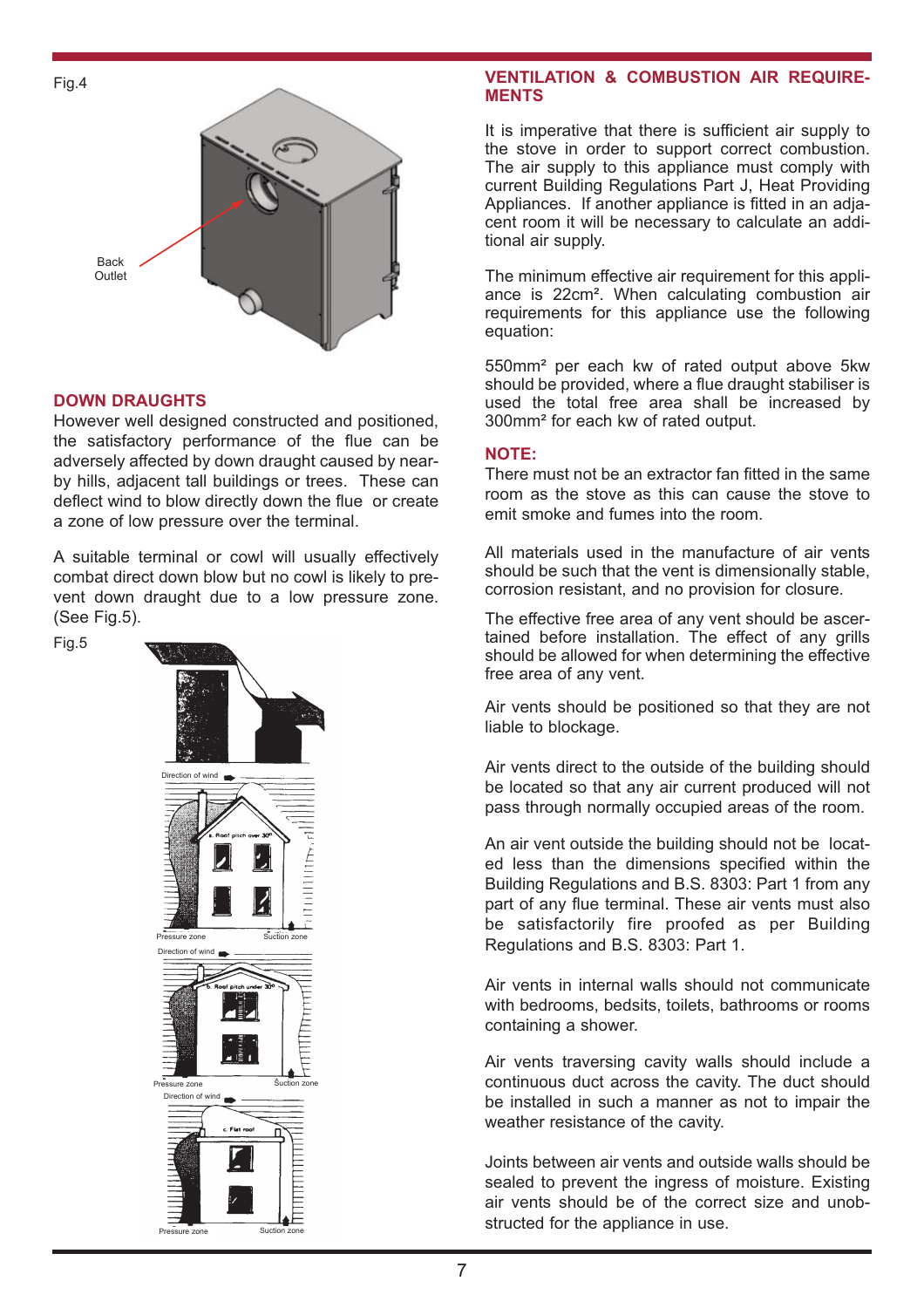If there is an extraction fan fitted in adjacent rooms where this appliance is fitted, additional air vents may be required to alleviate the possibility of spillage of products of combustion from the appliance/flue while the fan is in operation. Refer to B.S. 8303 Part 1.

Where such an installation exists, a test for spillage should be made with the fan or fans and other appliances using air in operation at full rate, (i.e. extraction fans, tumble dryers) with all external doors and windows closed.

If spillage occurs following the above operation, an additional air vent of sufficient size to prevent this occurrence should be installed.

# *Especially Airtight Properties:-*

If the stove is being fitted in a property where the design air permeability is less than  $5m^3$  / (h.m<sup>2</sup>) (normally newer properties built from 2006), then a permanent ventilation must be fitted to provide  $550$ mm<sup>2</sup> of ventilation for each kW of rated output. If a draught stabiliser is also fitted then the requirement is 850mm<sup>2</sup> per kW of rated output.

# **EXTERNAL DUCTED AIR**

An outside air kit which will allow for the air supply for the stove to be ducted from outside and is available to order for connection to the stove.

It is recommended to bring the air supply for the stove into the house using a 4" plastic pipe. Where the pipe meets the outside wall make sure a vent cover is fitted properly to ensure no rodents can enter via the vent pipe.

The vent pipe should be located to prevent the ingress of moisture and in a location where it will not get blocked with leaves or any other debris. As wind effects can create suction and pressure zones of opposite sides of the dwelling it is recommended to run the air vent from opposite poles (North, South, East & West) of the dwelling and tee off for the air supply to the stove. This should negate the effect of suction and pressure zones. See Fig.6

*'HETAS product approval covers this appliance when installed in accordance with the manufacturer's instructions and relevant standards. As there is currently no standard for Ducted Combustion Air Supply this does not fall within the remit for HETAS product approval. Responsibility for the specification of this and for appropriate manufacturer's instructions is carried by the appliance manufacturer, as allowed for under the Building Regulations.'*



# Fig.6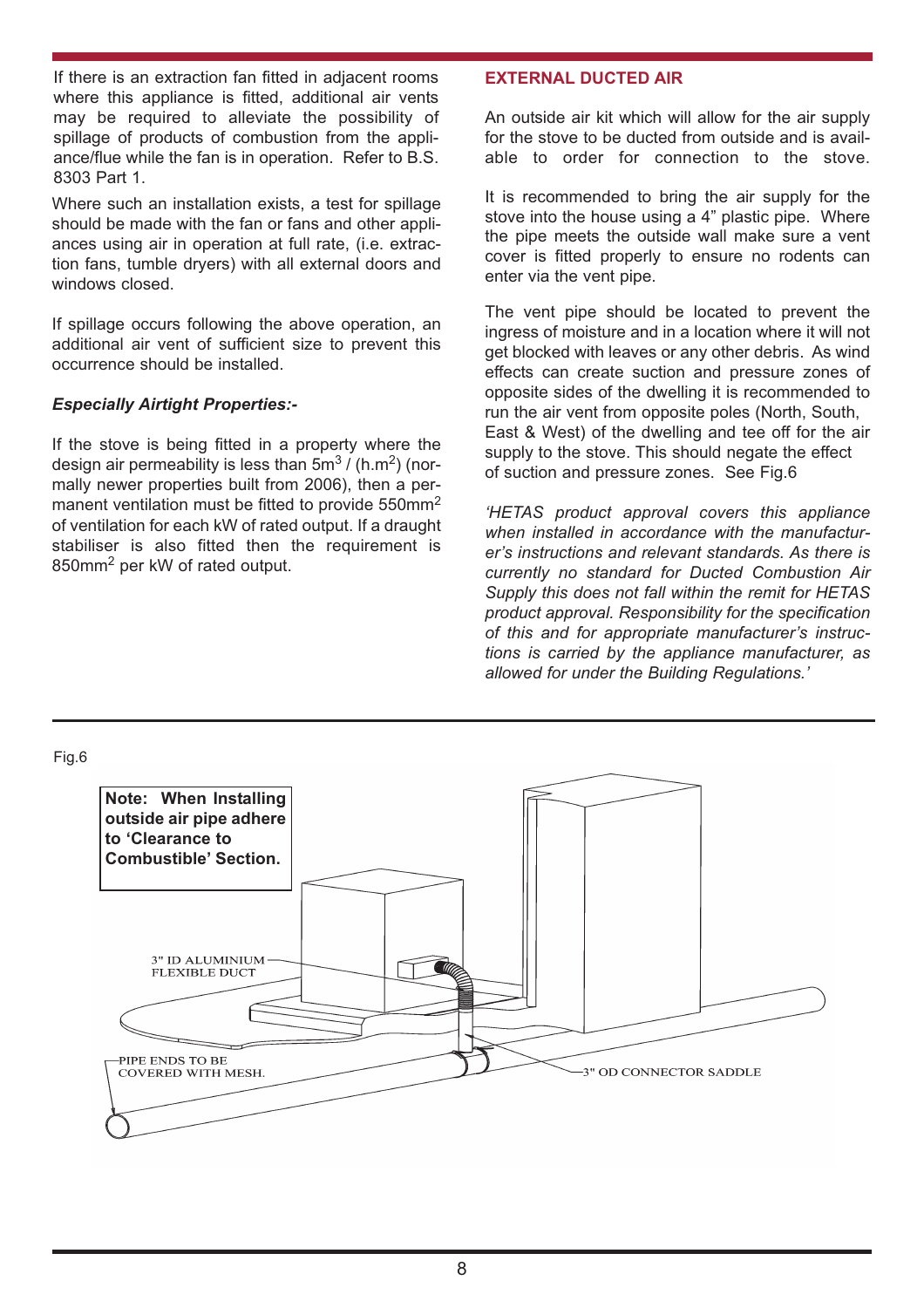# **HEAT RECOVERY VENTILATION**

Where a stove is to be installed in a dwelling with *Heat Recovery Ventilation* (HRV) a number of precautionary measures must be undertaken:

Where the product is to be installed with a Mechanical Ventilation, the stove must be connected to an external air supply, The ductwork for the external air supply must be no longer than 6 metres and the air inlet terminal to the ductwork must have a cross sectional area of at least 80cm2.

# **LOCATION**

There are several conditions to be considered in selecting a location for your Stanley Stove.

- a. Position in the area to be heated, central locations are usually best.
- b. Allowances for proper clearances to combustibles.
- c. Allowances for proper clearances for maintenance work.

# **CLEARANCES TO COMBUSTIBLES**

**Maintain at least the following clearances to all combustible material:**

| From the Front                                                                             | 800mm $(311/2n)$ |  |  |  |
|--------------------------------------------------------------------------------------------|------------------|--|--|--|
| From the Back (with heat shields<br>fitted & twin wall insulated pipe -<br>see Fig 7)      | 250mm (10")      |  |  |  |
| From the Back (with heat shields<br>fitted & single wall pipe)                             | 350mm (14")      |  |  |  |
| From the Sides                                                                             | 550mm (213/4")   |  |  |  |
| From the Flue Pipe (with heat<br>shields fitted & twin wall insulated<br>pipe - see Fig 7) | 250mm (10")      |  |  |  |
| Mantle Clearance                                                                           | 760mm (30")      |  |  |  |
| Side Trim Clearance                                                                        | 450mm (18")      |  |  |  |
| Brick wall minimum clearance, but allow access<br>for controls and servicing.              |                  |  |  |  |



#### **FLOOR PROTECTION**

When installing this heater on a combustible floor, a floor protector consisting of a layer of non combustible material at least 310mm thick covered with "1/8 sheet metal" is required to cover the area under the heater and extend at least 460mm at the front, 200mm to the sides & the rear. This will provide protection from sparks and embers which may fall out from the door when stoking on refuelling. See Fig.8.

#### Fig.8

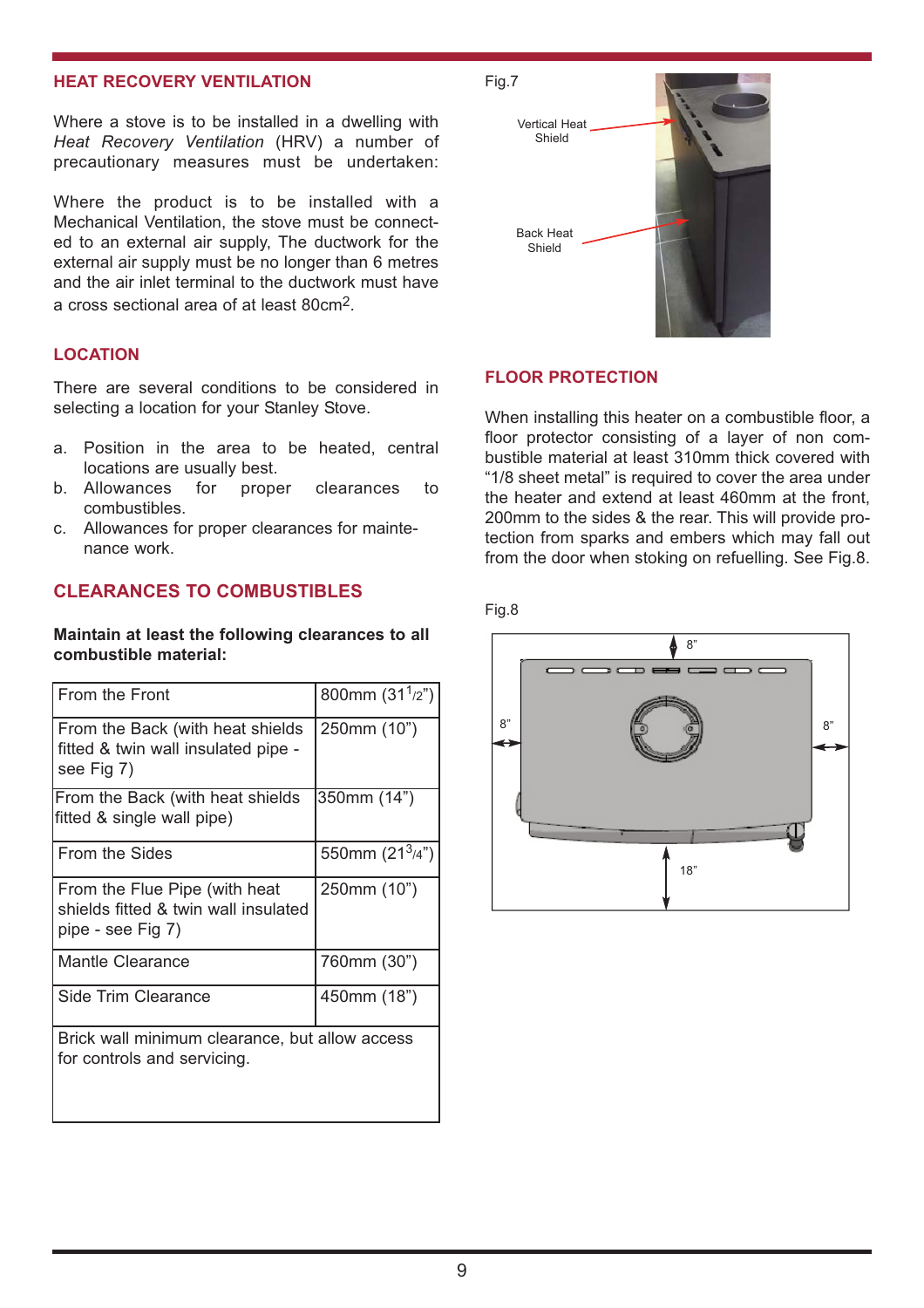# **STOVE DIMENSIONS**

Fig.9





# **WARNING: DO NOT OBSTRUCT PRIMARY AIR SUPPLY TO THE STOVE**

**Note:** Dimensions stated are in millimetres unless otherwise stated and may be subject to a slight +/- variation.

# **COMMISSIONING AND HANDOVER**

On completion of the installation allow a suitable period of time for any fire cement and mortar to dry out, when a small fire may be lit and checked to ensure the smoke and fumes are taken from the stove up the chimney and emitted safely to the atmosphere. **Do not run at full output for at least 24 hours.**

Ensure that the operating instructions for the stove are left with the customer. Ensure to advise the customer on the correct use of the appliance with the fuels likely to be used on the stove and warn them to use only the recommended fuels for the stove.

Advise the user what to do should smoke or fumes be emitted from the stove. The customer should be warned to use a fireguard to BS 8432: 2010 in the presence of children, aged and/or infirm persons.

# **OPERATION**

Check that all dampers and catches are operating correctly and ensure that all flue connections are thoroughly sealed.

# **AIR CONTROLS**

The stove has two independent air controls:

- 1. The Primary Air Control Lever which controls the primary air (See Fig 10). Pull out to open & push in to close.
- 2. The Secondary Air Control Lever which controls the secondary air and air wash (See Fig 10). Pull out to open & push in to close.

# **Note:**

The controls may become hot when the stove is in operation, use glove provided to adjust the controls when the stove is hot.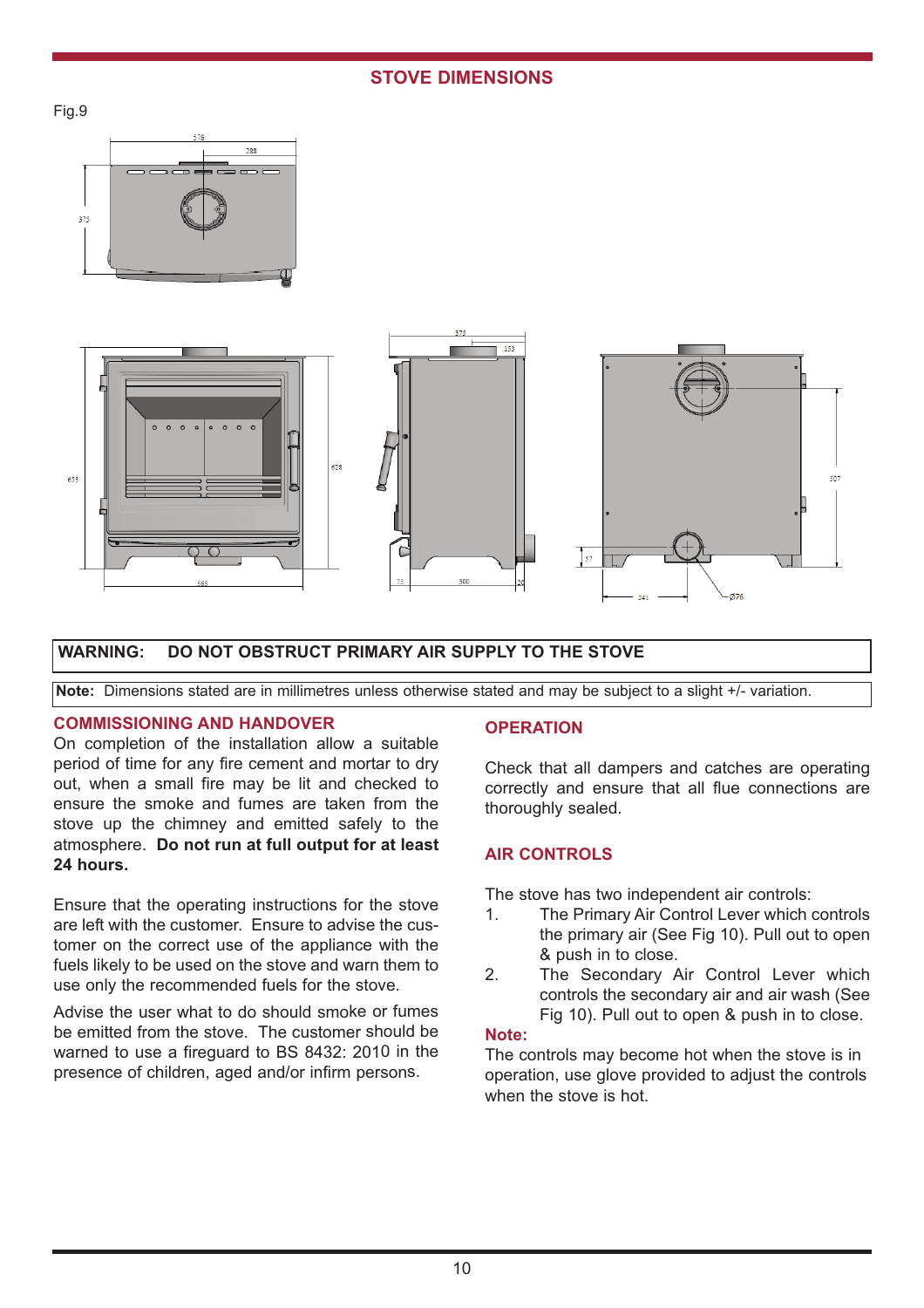### **RECOMMENDED FUELS**

#### **All fuels should be stored under cover and kept as dry as possible prior to use.**

This appliance has been tested using seasoned wood logs and manufactured briquetted smokeless fuel (Ancit) for closed appliances, sized between 20g and 140g. Other fuels are commercially available and may give similar results. Wood logs up to 330mm long are suitable. All fuels should be stored under cover and kept as dry as possible prior to use.

Do not use fuels with a Petro-coke ingredient as this may cause the grate to overheat, causing damage. Reduced outputs will result when fuels of lower calorific values are used. Never use gasoline or gasoline type lantern fuel, kerosene, charcoal lighter fluid or similar liquids to start or freshen up a fire in this heater. Keep all such liquid well away from the heater at all times. Operate the stove only with the fuelling door closed except for re-fuelling.

This stove has obtained HETAS Ltd approval for burning natural and manufactured smokeless fuels only as detailed in recommended fuels below. HETAS Approval does not cover the use of other fuels either alone or mixed with the recommended fuels listed, nor does it cover instructions for the use of other fuels.

Fig.10



| <b>TECHNICAL DATA</b>                                        |                                              |                            |                           |                            |
|--------------------------------------------------------------|----------------------------------------------|----------------------------|---------------------------|----------------------------|
|                                                              | <b>MANUFACTURED SMOKELESS</b><br><b>FUEL</b> |                            | <b>WOOD</b>               |                            |
| Max Output: (kW)<br><b>Nominal Output: (kW)</b>              | <b>Room</b><br>9.0<br>5.0                    | <b>Total</b><br>9.0<br>5.0 | <b>Room</b><br>9.0<br>5.0 | <b>Total</b><br>9.0<br>5.0 |
| Typical refuelling intervals to obtain nominal out-<br>puts: | <b>MSF</b><br>1 <sub>hr</sub>                |                            | <b>WOOD</b><br>.75 hr     |                            |
| CO@ 13% oxygen:                                              | 0.08%                                        |                            | 0.12%                     |                            |
| Flue Gas Temperature at nominal output:                      | $306^{\circ}$ C                              |                            | $265^{\circ}$ C           |                            |
| <b>Gross Weight:</b>                                         | <b>112 Kgs</b>                               |                            |                           |                            |
| <b>Flue Outlet Diameter:</b>                                 | 125mm                                        |                            |                           |                            |
| <b>Flue Draught:</b>                                         | 12 Pa                                        |                            |                           |                            |
| <b>Efficiency:</b>                                           | 78.7 %                                       |                            | 77.5%                     |                            |
| Log Size:                                                    | N/A                                          |                            | 330mm                     |                            |

| Model               | Energy<br>Efficiency<br><b>Class</b> | Heat Output to<br>Room | <b>Heat Output</b><br>to Water | Energy<br>Efficiency<br>Index |                                  | Nominal    | Preferred Fuel Heat Output Net Efficiency |
|---------------------|--------------------------------------|------------------------|--------------------------------|-------------------------------|----------------------------------|------------|-------------------------------------------|
| Solis F900<br>Ridge |                                      | 5.0<br>5.0             | N/A<br>N/A                     | 69.7<br>103.38                | <b>Smokeless</b><br>Fuel<br>Wood | 5.0<br>5.0 | 78.7<br>77.5                              |

# **LIGHTING**

Before lighting the stove check with the installer that the installation work and commissioning checks described previously have been carried out correctly and that the chimney has been swept clean, is sound and free from any obstructions. As part of the stoves commissioning and handover the installer should demonstrate how to operate the stove correctly.

**LEAVE THE DOOR SLIGHTLY AJAR DURING THE FIRST FIRING TO PREVENT THE ROPE FROM STICKING TO THE PAINT DURING THE CURING PROCESS.**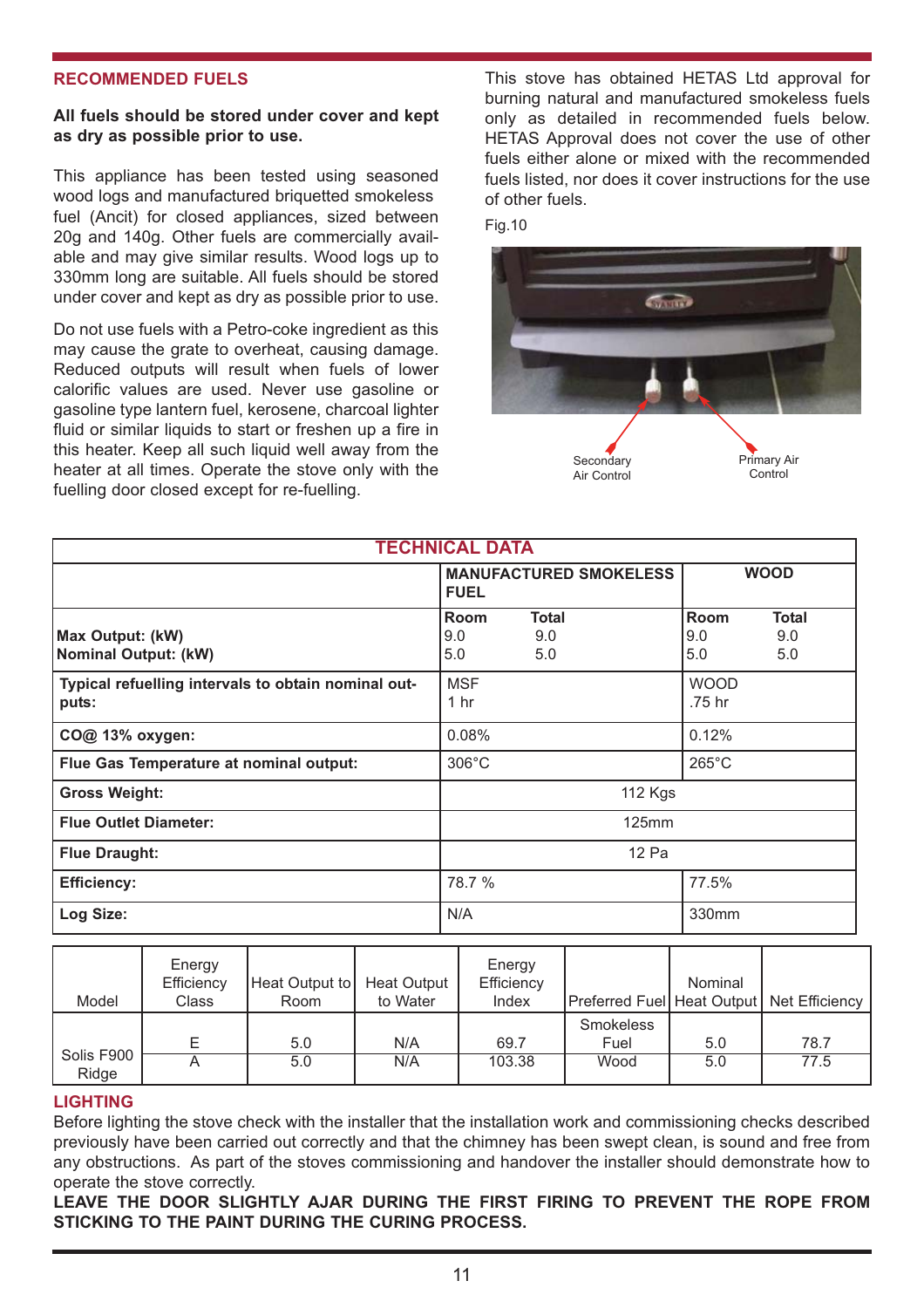# **LIGHTING THE STOVE**

- NOTE: When operating the stove, it is recommended to use the Glove provided to open the fire door as the door handle will become hot.
- 1. Open the fire door and open the primary air control by pulling it fully out.
- 2. Open the secondary air inlet by pulling the control fully out.
- 3. Cover the grate with crumpled pieces of paper and lay 10-12 pieces of kindling on top of the paper towards the back of the firebox.
- 4. lgnite and close the fire door.
- 5. When the kindling is well alight open the fire door and add more kindling of a larger size to sustain the fire. Close the fire door.
- 6. When a hot fire bed is established add the normal fuel.
- 7. When well lighted, adjust the air controls as required depending on the fuel type being used & the heat output required (see Table below). Both controls should be adjusted in conjunction with each other to get the appropriate burn rate with exact settings on each control depending on the draught conditions of the chimney to which the unit is connected.

| Fuel                     | <b>Primary Air</b>                   | <b>Secondary Air</b> |
|--------------------------|--------------------------------------|----------------------|
| <b>Smokeless</b><br>Fuel | Adjust to Desired<br>Setting         | <b>Fully Closed</b>  |
| Wood                     | Max Opening of 50% Adjust to Desired | Setting              |

**WARNING: DO NOT LEAVE BOTH AIR CONTROLS FULLY OPEN AS THIS CAN CAUSE THE STOVE TO OVERHEAT, DAMAGING THE INTERNAL COMPONENTS.**

# **REFUELLING**

Before opening the door, open the primary air control fully as this will help to eliminate any smoke or fly ash resident in the combustion chamber. Add fuel to fire, close fire door and adjust the primary air control to the desired position.

# **SLOW BURNING**

Slow burning will cause the window glass to blacken and should not be used for a long period. It should only be done after the fire has been established and been running at nominal output for a period of time. For a prolonged slow burn, fill the firebox of fuel up to a maximum height just below the top of the fire fence at the front of the door opening. Push the primary air control knob in to close the primary air to the minimum setting and push the secondary air control in to set the secondary air to the minimum setting.

# **DISPOSAL OF ASHES**

Your stove is provided with an ashpan. This ashpan should be emptied every day.

If ashes are allowed to build to grate level you could damage the grate by overheating. We recommend that you remove ashes after you have riddled the fire when the stove is thoroughly cooled.

Ashes should be placed in a metal or other noncombustible container with a tight fitting lid. The closed container of ashes should be placed on a non-combustible material, pending final disposal. If ashes are buried in soil, or otherwise dumped they should be retained in the closed container until they are thoroughly cooled.

Open the firedoor and remove the ashpan using the tool provided, see Fig 11. Close the firedoor. When the ash is disposed of replace the ashpan.

Fig.11

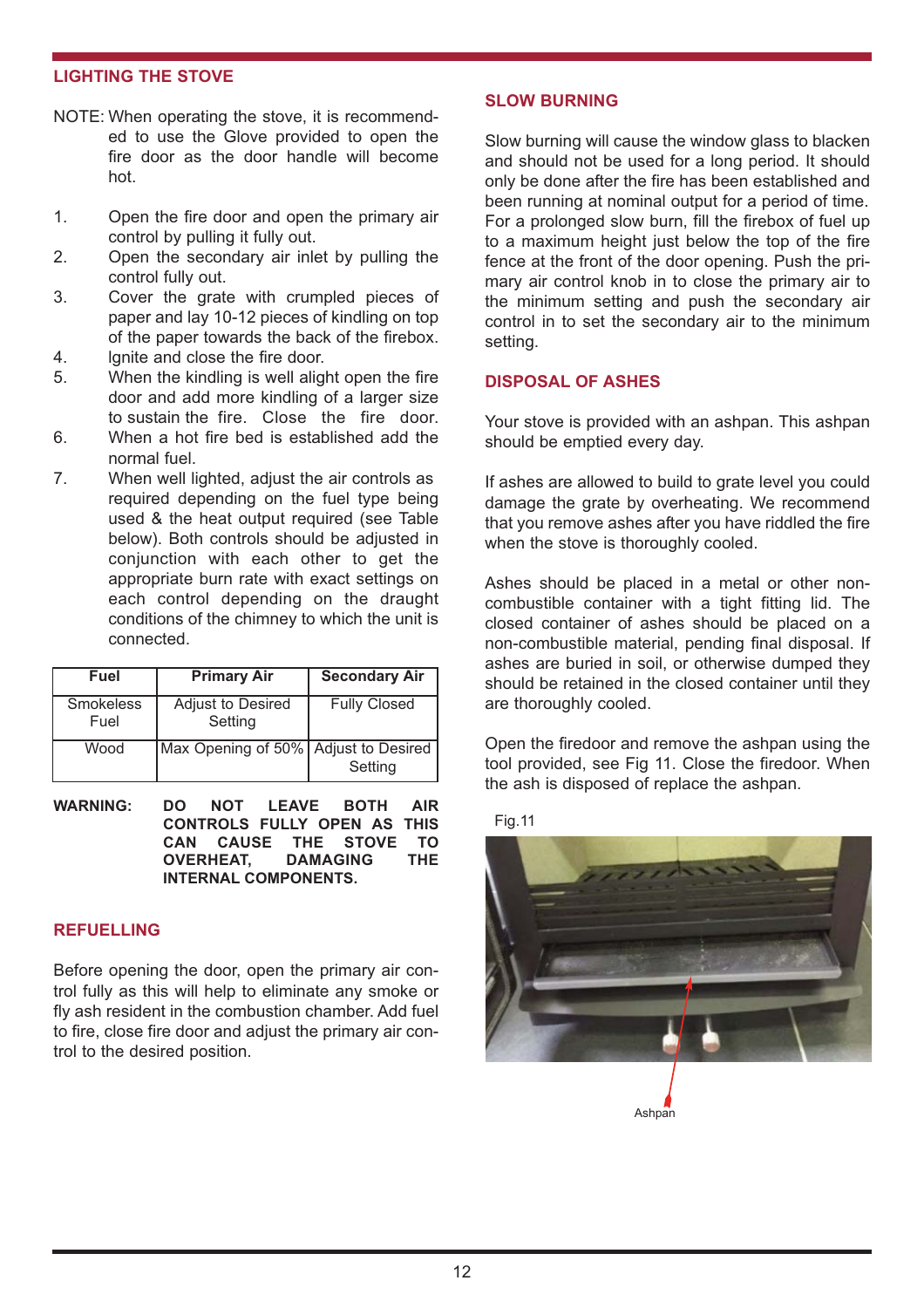# **MONTHLY MAINTENANCE**

#### *Cleaning Stove Flue Pathways*

It is recommended that the flue pathways in the stove are cleaned on a monthly basis (or less depending on the soot build-up created by the fuel being used) and the chimney cleaned annually. To access the chimney pathways, use the following procedure:

- 1. Lift up the bottom baffle and angle out the back edge of side bricks to allow it to be removed (see Fig 12).
- 2. Angle the fire fence back into the firebox to allow it to be removed.
- 3. Angle the bottom baffle up on the RHS to allow the LH edge of the baffle to drop into the firebox, allowing for its removal.
- 4. Lift the back of the top baffle upwards, whilst pushing it back to allow the front edge to drop into the firebox (see Fig 13).
- 5. Replace the components in reverse order when cleaning is complete, ensuring that the long face of the top baffle is facing downwards when fitted.

Fig.12







### **PERIODIC MAINTENANCE**

*Adjusting the Door Catch*

Over time, the fire door latch can loosen due to the continual compression and hardening of the rope seal between the door and the front casting. The tightness of the door seal should be checked periodically and it is recommended that the rope seals on the stove are changed at least every two years or sooner if the seal loses its integrity.

# **CHIMNEY CLEANING**

The chimney should be cleaned twice annually or if the stove is not used for a prolonged period during the summer period, it should be cleaned prior to commencement of usage. The chimney can be cleaned through the stove depending on the flue configuration and the flue liner should be cleaned in accordance with manufacturer's instructions. Always use a brush with plastic bristles that is the correct size to reach all areas of the flue.

# **GLASS CLEANING**

The stove glass will self-clean when there is sufficient heat generated by the burning fuel i.e. when the unit is operated at the maximum air settings. If a build-up of creosote occurs on the glass it may be due to low draft conditions, poor quality fuel or operating the stove at the minimum air settings for long periods of time. The glass should be cleaned when cool and cleaned with a non-abrasive cloth using warm soapy water. For stubborn deposits, a grade 0 steel wool can be used whilst taking care not to scratch the glass with any coal/ash deposits.

# **CLEANING A MATT BLACK/ SENOTHERM STOVE**

Cleaning should be done when the stove is cold by removing any dust or dirt using a dry cloth. Do not use any water on the matt black/senotherm finish as this will cause it to rust.

# **PROLONGED PERIODS OF NON USE**

If the stove is to be left unused for a prolonged period of time then it should be given a thorough clean to remove ash and unburned fuel residues. To enable a good flow of air through the appliance to reduce condensation and subsequent damage, leave the air controls fully open.

It is important that the flue connection, any appliance baffles or throat plates and the chimney are swept prior to lighting up after a prolonged shutdown period.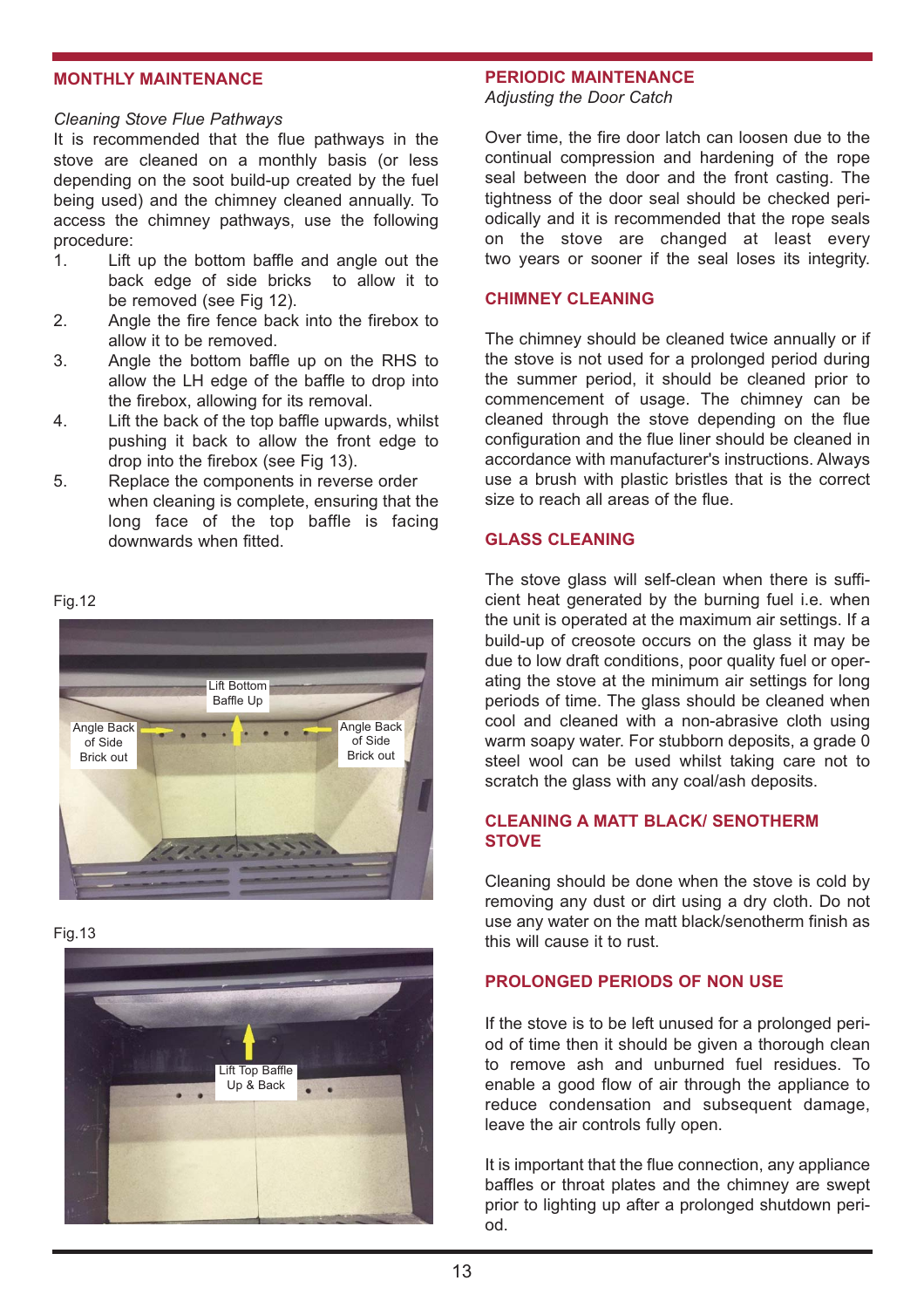# **WARNING NOTE:**

Properly installed, operated and maintained this stove will not emit fumes into the dwelling. Occasional fumes from the de-ashing and refuelling may occur. However, persistent fume emission is potentially dangerous and must not be tolerated. If fume emission does persist, then the following immediate action should be taken:

- (a) Open doors and windows to ventilate room.
- (b) Let the fire out or eject and safely dispose of fuel from the stove.
- (c) Check for flue or chimney blockage and clean if required.
- (d) Do not attempt to relight the fire until the cause of the fume emission has been identified and corrected. If necessary seek expert advice.

The most common cause of fume emission is flueway or chimney blockage. For your own safety these must be kept clean at all times.

# **FIRE SAFETY**

To provide reasonable fire safety, the following should be given serious consideration.

- 1. Do not over fire the stove.
- 2. Over-firing will also damage the painted finish.
- 3. Install a smoke detector in the room.
- 4. A conveniently located class A fire extinguisher to contend with small fires resulting from burning embers.
- 5. A practical evacuation plan.
- 6. A plan to deal with a chimney fire as follows:-
	- (a) Notify the fire department.
	- (b) Prepare occupants for immediate evacuation.
	- (c) Close all openings into the stove.
	- (d) While awaiting the fire department watch for ignition to adjacent combustibles from overheated flue pipe or from embers or sparks from the chimney.

# **GLASS REPLACEMENT**

- a. Open the door fully.
- b. Remove the four fixing screws and clips (see Fig 14).
- c. Clean the glass recess in the door.
- d. Replace the adhesive thermal tape on the back face of the door if damaged.
- e. Fit the glass in position and replace the four corner clips & screws.
- f. Hand tighten the screws, turning back 1/4" turn when hand tight.
- g. Replace glass only with ceramic glass.

## Fig.14



# **CO ALARM**

The fitting of CO Alarms in the same room as the appliance is a compulsory requirement under current Building Regulations. For ROI an additional CO Alarm must be fitted either inside each bedroom or within 5 metres of the bedroom door, refer to Building Regulations Part J. Further guidance on the installation of a carbon monoxide alarm is available in BS EN 50292:2002 and from the alarm manufacturers instructions.

**Provision of an alarm must not be considered a substitute for either installing the appliance correctly or ensuring regular servicing and maintenance of the appliance and chimney system.**

# **WARNING:-**

**If the CO Alarm sounds unexpectedly:-**

- **1. Open Doors and windows to ventilate the room and then leave the premises.**
- **2. Let the fire go out.**